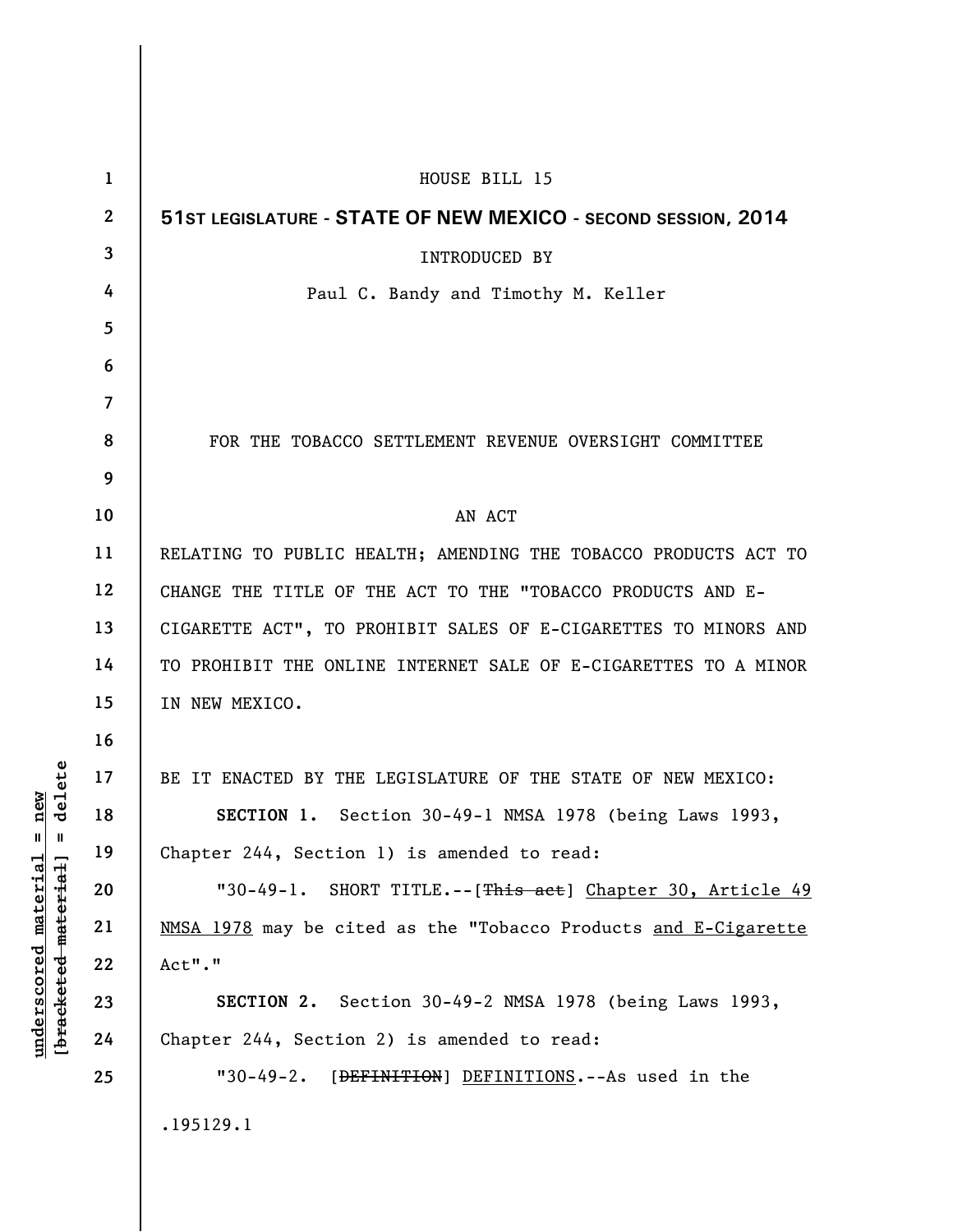| $\mathbf{1}$ | Tobacco Products and E-Cigarette Act:                             |
|--------------|-------------------------------------------------------------------|
| $\mathbf{2}$ | A. "e-cigarette":                                                 |
| 3            | (1) means any electronic oral device, whether                     |
| 4            | composed of a heating element and battery or an electronic        |
| 5            | circuit, that provides a vapor of nicotine or any other           |
| 6            | substances the use or inhalation of which simulates smoking;      |
| 7            | and                                                               |
| 8            | (2) includes any such device, or any part                         |
| 9            | thereof, whether manufactured, distributed, marketed or sold as   |
| 10           | an e-cigarette, e-cigar, e-pipe or any other product, name or     |
| 11           | descriptor; and                                                   |
| 12           | B. "minor" means an individual who is less than                   |
| 13           | eighteen years of age."                                           |
| 14           | SECTION 3. Section 30-49-3 NMSA 1978 (being Laws 1993,            |
| 15           | Chapter 244, Section 3) is amended to read:                       |
| 16           | "30-49-3. TOBACCO AND E-CIGARETTE--PROHIBITED SALES.--            |
| 17           | No person shall knowingly sell, offer to sell,<br>А.              |
| 18           | barter or give [any] a tobacco product or an e-cigarette to       |
| 19           | [ <del>any</del> ] a minor.                                       |
| 20           | No minor shall procure or attempt to procure any<br>B.            |
| 21           | tobacco products or e-cigarette for [his] the minor's own use     |
| 22           | or for use by [any other] another minor.                          |
| 23           | $C_{\bullet}$<br>No person shall sell, offer to sell or deliver a |
| 24           | tobacco product or an e-cigarette in a form other than an         |
| 25           | original factory-sealed package."                                 |
|              | .195129.1<br>$-2-$                                                |

**underscored material = new [bracketed material] = delete**

 $[bracketeed-materiat] = delete$  $underscored material = new$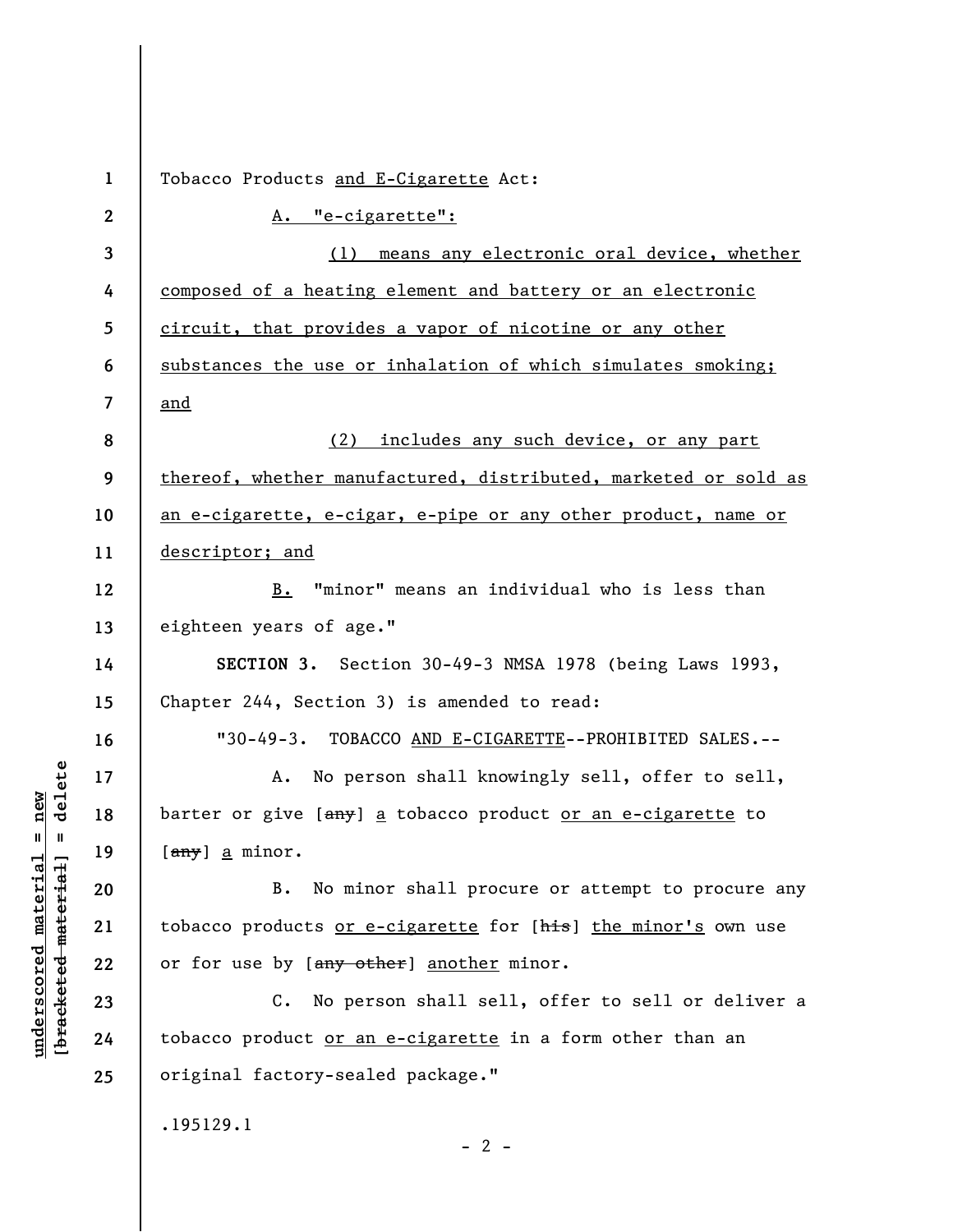**1 2 3 4 5 6 7 8 9 10 11 12 13 14 15 16 17 18 19 20 21 22 23 24 25 SECTION 4.** Section 30-49-5 NMSA 1978 (being Laws 1993, Chapter 244, Section 5) is amended to read: "30-49-5. REFUSAL TO SELL TOBACCO PRODUCTS OR E-CIGARETTES TO PERSON UNABLE TO PRODUCE IDENTITY CARD. -- [Any] A person selling goods at retail or wholesale may refuse to sell tobacco products or e-cigarettes to [any] a person who is unable to produce an identity card as evidence that [he] the person is eighteen years of age or over." **SECTION 5.** Section 30-49-6 NMSA 1978 (being Laws 1993, Chapter 244, Section 6) is amended to read: "30-49-6. PRESENTING FALSE EVIDENCE OF AGE OR IDENTITY.-- No minor shall present any written, printed or photostatic evidence of age or identity that is false for the purpose of procuring or attempting to procure any tobacco products or ecigarettes." **SECTION 6.** Section 30-49-7 NMSA 1978 (being Laws 1993, Chapter 244, Section 7, as amended) is amended to read: "30-49-7. VENDING MACHINES--RESTRICTIONS ON SALES OF TOBACCO PRODUCTS AND E-CIGARETTES.-- A. Except as provided in Subsections B and C of this section: (1) a person shall not sell tobacco products or e-cigarettes at a retail location in New Mexico by any means other than a direct, face-to-face exchange between the customer and the seller or the seller's employee; and .195129.1  $-3 -$ 

 $\frac{1}{2}$  intereted material = delete **[bracketed material] = delete**  $underscored material = new$ **underscored material = new**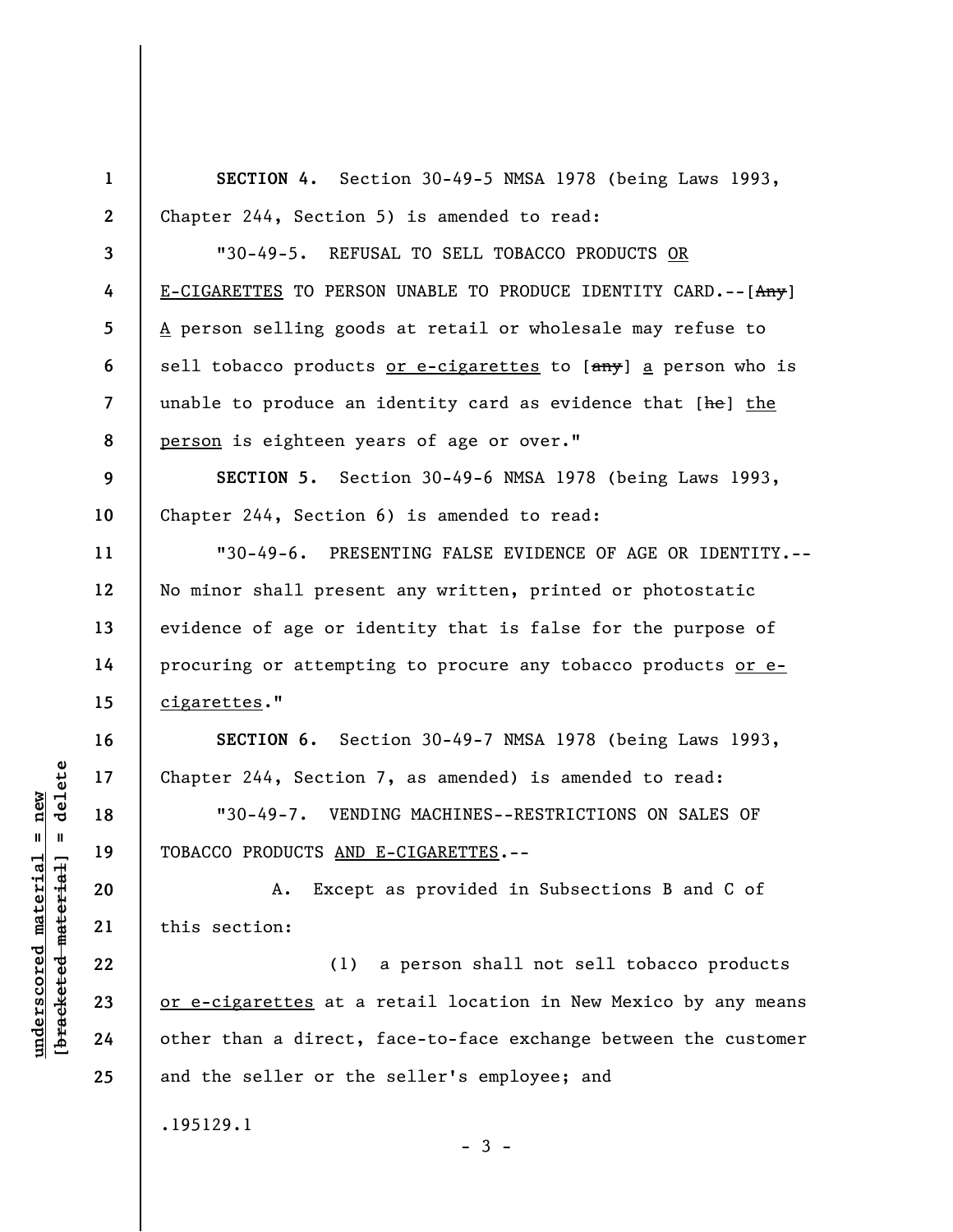**1 2 3 4 5 6 7 8 9 10 11 12 13 14 15 16 17 18 19 20 21 22 23 24 25**  (2) a person selling goods at a retail location in New Mexico shall not use a self-service display for tobacco products or e-cigarettes. As used in this subsection, "self-service display" means a display to which the public has access without the assistance of the seller or the seller's employee. B. Tobacco products or e-cigarettes may be sold by vending machines in the following locations only: (1) in locations not held open to the public, including controlled areas within factories, businesses and offices; (2) in locations in which the vending machine is equipped with a remote-controlled lock-out device; or (3) in age-controlled locations where minors are not permitted unless accompanied by a parent or guardian. C. The provisions of this section do not apply to written, telephonic or electronic sales of tobacco products. D. The online internet sale of e-cigarettes to a minor in New Mexico is prohibited." **SECTION 7.** Section 30-49-8 NMSA 1978 (being Laws 1993, Chapter 244, Section 8) is amended to read: "30-49-8. DISTRIBUTION OF TOBACCO PRODUCTS OR E-CIGARETTES AS FREE SAMPLES PROHIBITED--EXCEPTION.-- A. A person who sells, distributes, promotes or advertises tobacco products or e-cigarettes shall not provide .195129.1 - 4 -

**underscored material = new [bracketed material] = delete**

 $\frac{1}{2}$  intereted material = delete  $underscored material = new$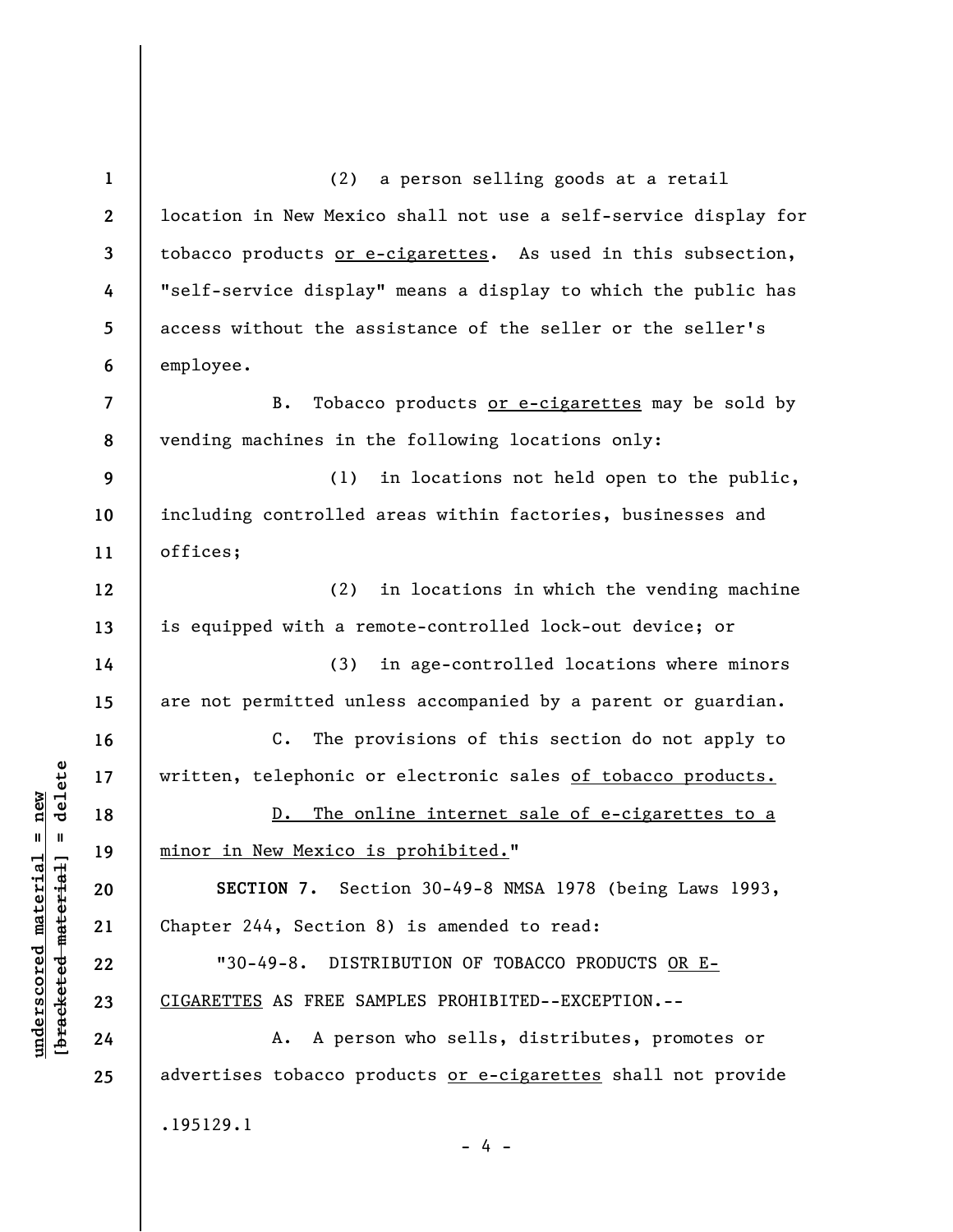**1 2** 

**3** 

**4** 

**5** 

**6** 

**7** 

**8** 

**9** 

**10** 

**11** 

**12** 

**13** 

**14** 

**15** 

**16** 

**17** 

**18** 

**19** 

**20** 

**21** 

**22** 

**23** 

**24** 

**25** 

free samples of tobacco products or e-cigarettes to a minor.

B. The provisions of Subsection A of this section shall not apply to an individual who provides free samples of tobacco products to a family member or to an acquaintance on private property not held open to the public."

**SECTION 8.** Section 30-49-9 NMSA 1978 (being Laws 1993, Chapter 244, Section 9) is amended to read:

"30-49-9. SIGNS--POINT OF SALE.--A person, firm, corporation, partnership or other entity engaged in the sale at retail of tobacco products or e-cigarettes shall prominently display in the place where tobacco products or e-cigarettes are sold and where a tobacco product or e-cigarette vending machine is located a printed sign or decal that reads as follows:

"A PERSON LESS THAN 18 YEARS OF AGE WHO PURCHASES A TOBACCO PRODUCT OR E-CIGARETTE IS SUBJECT TO A FINE OF UP TO \$1,000.

A PERSON WHO SELLS A TOBACCO PRODUCT OR E-CIGARETTE TO A PERSON LESS THAN 18 YEARS OF AGE IS SUBJECT TO A FINE OF UP TO \$1,000."."

**SECTION 9.** Section 30-49-10 NMSA 1978 (being Laws 1993, Chapter 244, Section 10) is amended to read:

"30-49-10. MONITORED COMPLIANCE--INSPECTIONS.--The alcohol and gaming division of the regulation and licensing department and the appropriate law enforcement authorities in each county and municipality shall conduct random, unannounced .195129.1

 $- 5 -$ 

 $=$  delete **[bracketed material] = delete**  $underscored material = new$ **underscored material = new** bracketed material